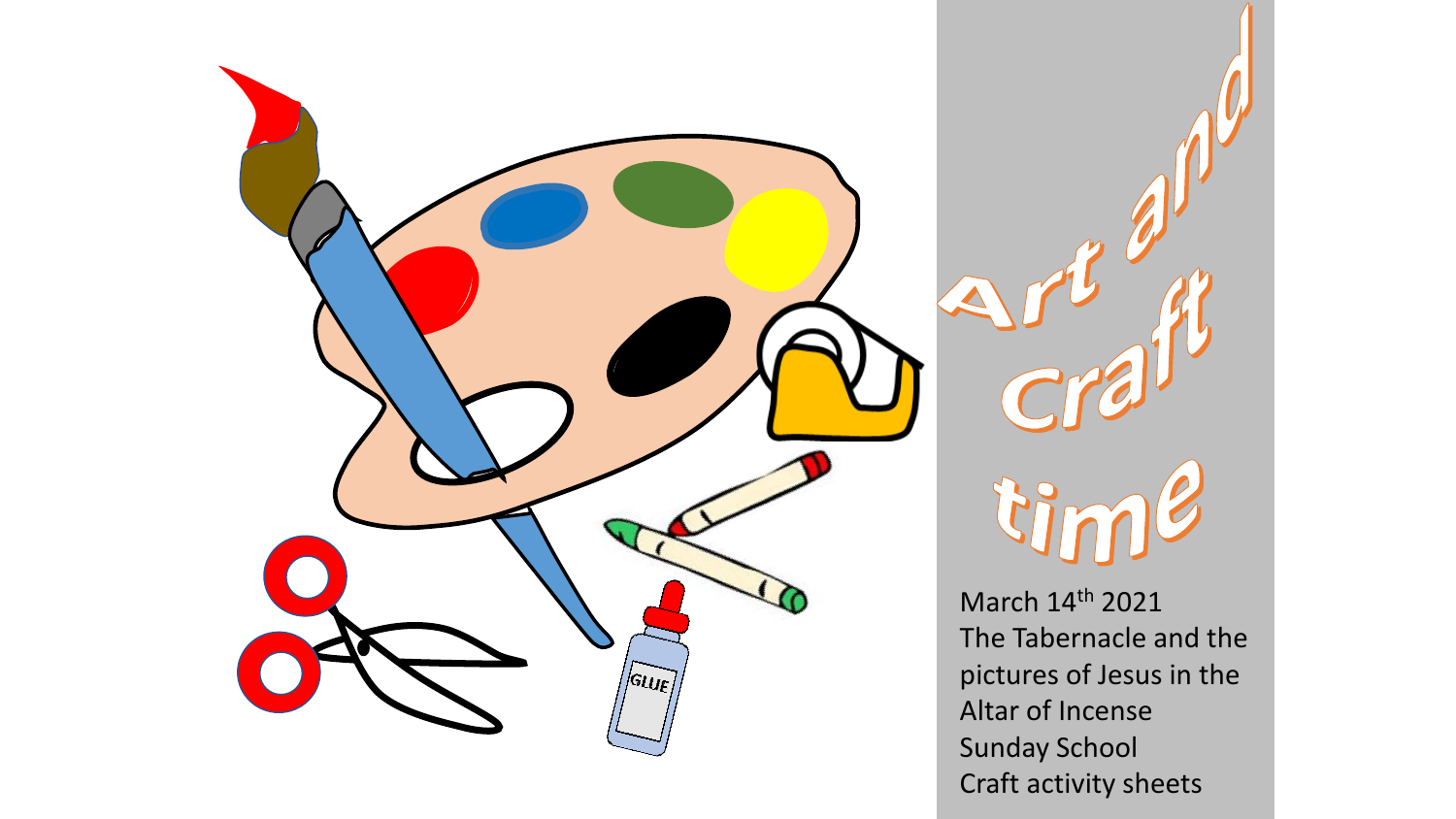"Aaron must burn fragrant incense on the altar every morning when he tends the lamps. He must burn incense again when he lights the lamps at twilight so incense will burn regularly before the Lord for the generations to come.

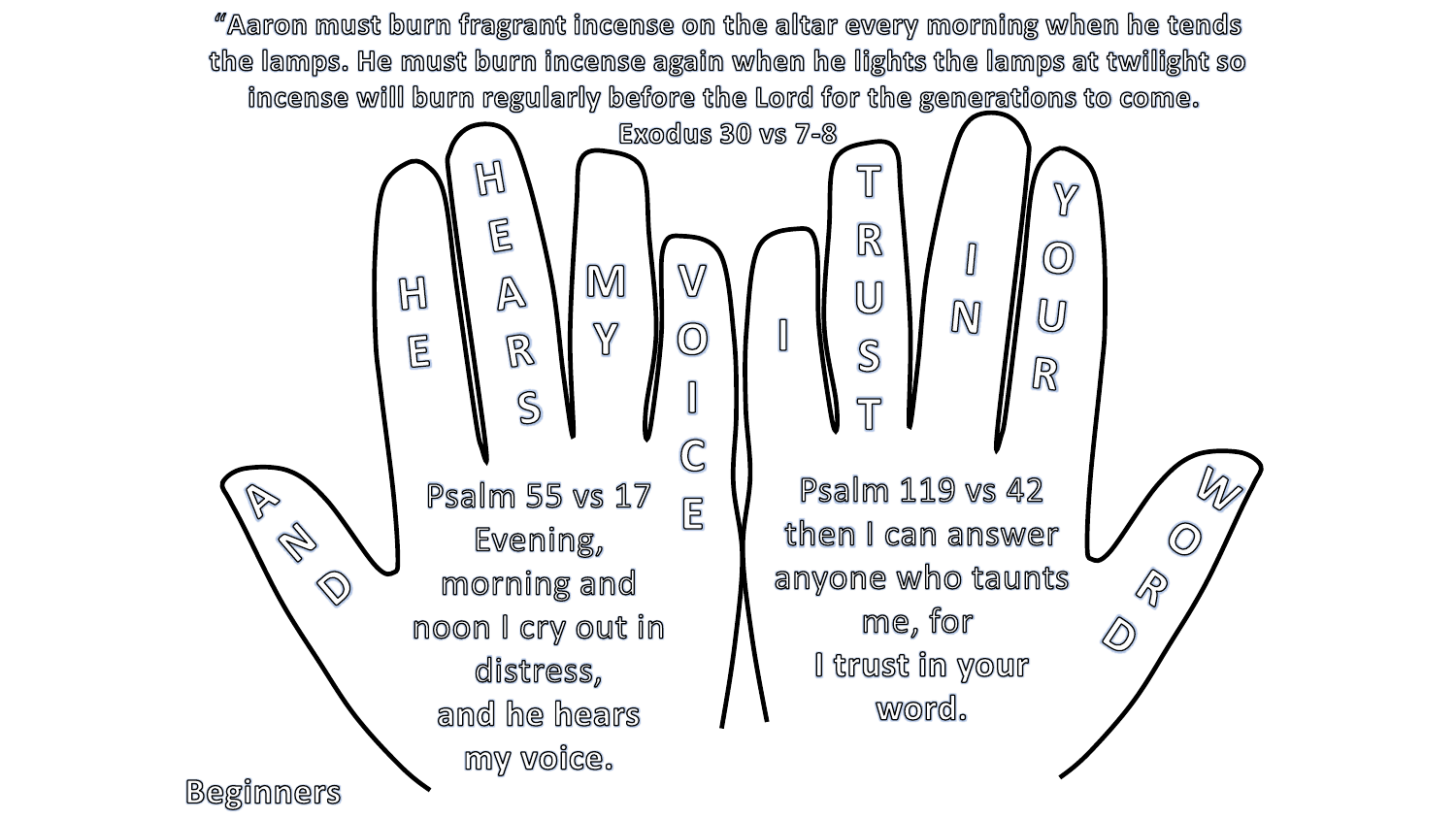